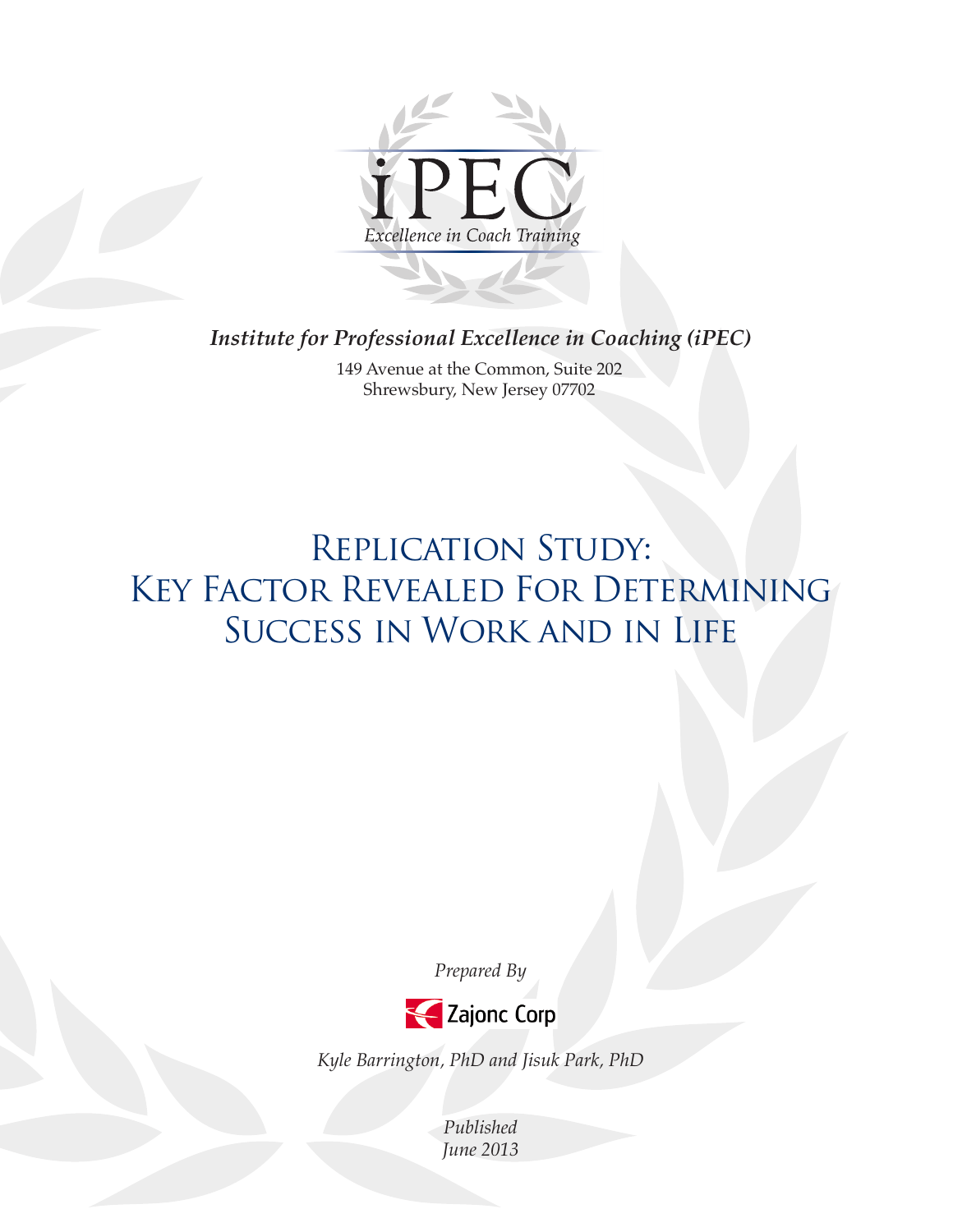## Executive Summary

The purpose of this current replication study, with a sample of 1,361 non-coach participants, is to replicate the study done in 2011 (Key Factor Revealed for Determining Success in Work and in Life, Karen A. Buck, MS & Diana Galer, PhD, CPC, ELI-MP, ACC February, 2011).

The current data ( $r = 0.69$ ,  $p < 0.001$ ) confirmed the previous finding that the higher a person's E-Factor (also known as A.R.L., or Average Resonating Level of Energy), the greater overall life satisfaction they reported. Furthermore, a person's E-Factor was correlated with satisfaction in each of the 14 areas of life and work evaluated ( $r = 0.35$  to 0.53, all  $p < 0.001$ ).

Individuals with a predominant Anabolic range of energy were significantly more satisfied than those in the Catabolic range. Overall, satisfaction levels were 1.94 to 4.00 times higher in those whose E-Factor was in the Anabolic range than in those whose E-Factor was in the Catabolic range.

When the sample was further stratified into six groups based on participant's E-Factor, the differences in satisfaction between those in the High Anabolic range (i.e., E-Factor of 4.0 and higher) and those in the High Catabolic range (i.e., E-Factor < 2.5) were remarkable. For example, relative to individuals with High Catabolic energy, individuals with High Anabolic E-Factor are 14.83 times as likely to be satisfied with their communication skills, leadership ability, and personal freedom. In all 14 areas evaluated, the higher the Anabolic energy, the greater the satisfaction levels.

The results in this current replication study are consistent with the results from previous studies, with both indicating that people with higher E-Factors are more satisfied with all aspects of their lives and are able to engage in their activities and relationships with more energy and passion. Further, people with higher E-Factors (i.e., Anabolic Energy) were statistically significantly more satisfied on each of the 14 success indicators than people with low E-Factors (i.e., Catabolic Energy).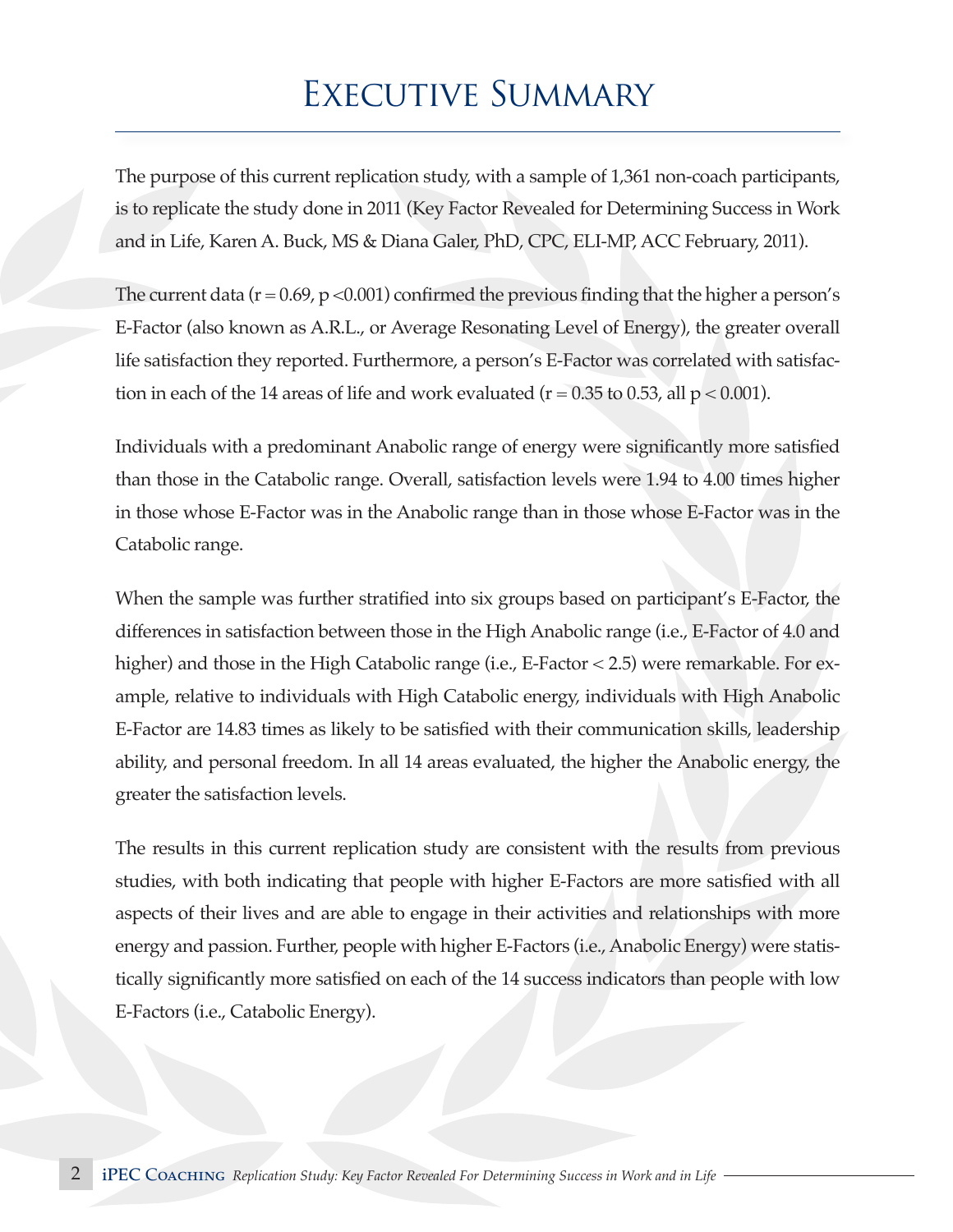When the data was disaggregated, there was no statistically significant difference between males and females in E-Factor, overall satisfaction, nor in satisfaction ratings in 10 of the 14 success indicator areas. However, male participants reported being significantly more satisfied in four areas (Financial Success, Health and Wellness, Intimate Relationships, and Work/ Life Balance).

Finally, people with E-Factors of 3.37 or higher are statistically significantly more likely to report a moderate or higher overall level of satisfaction. People whose E-Factors are 3.64 or above are more likely than not to be very or completely satisfied (in these 14 areas).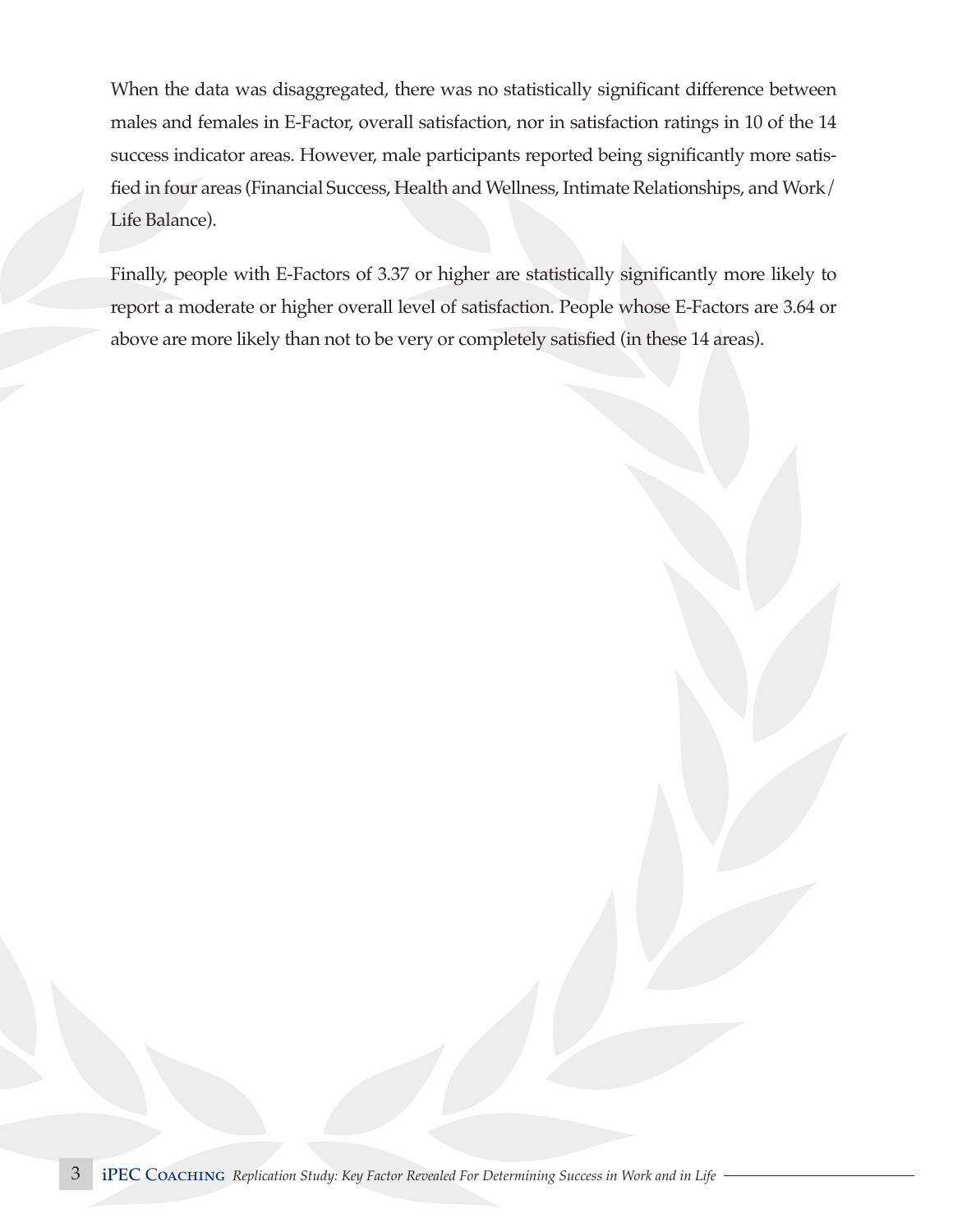# TABLE OF CONTENTS

| Comparison between the Responses of the Anabolic and Catabolic Participants  8 |  |
|--------------------------------------------------------------------------------|--|
|                                                                                |  |
| Relative Satisfaction between High Anabolic and High Catabolic Individuals 10  |  |
|                                                                                |  |
|                                                                                |  |
|                                                                                |  |
|                                                                                |  |
|                                                                                |  |
|                                                                                |  |
|                                                                                |  |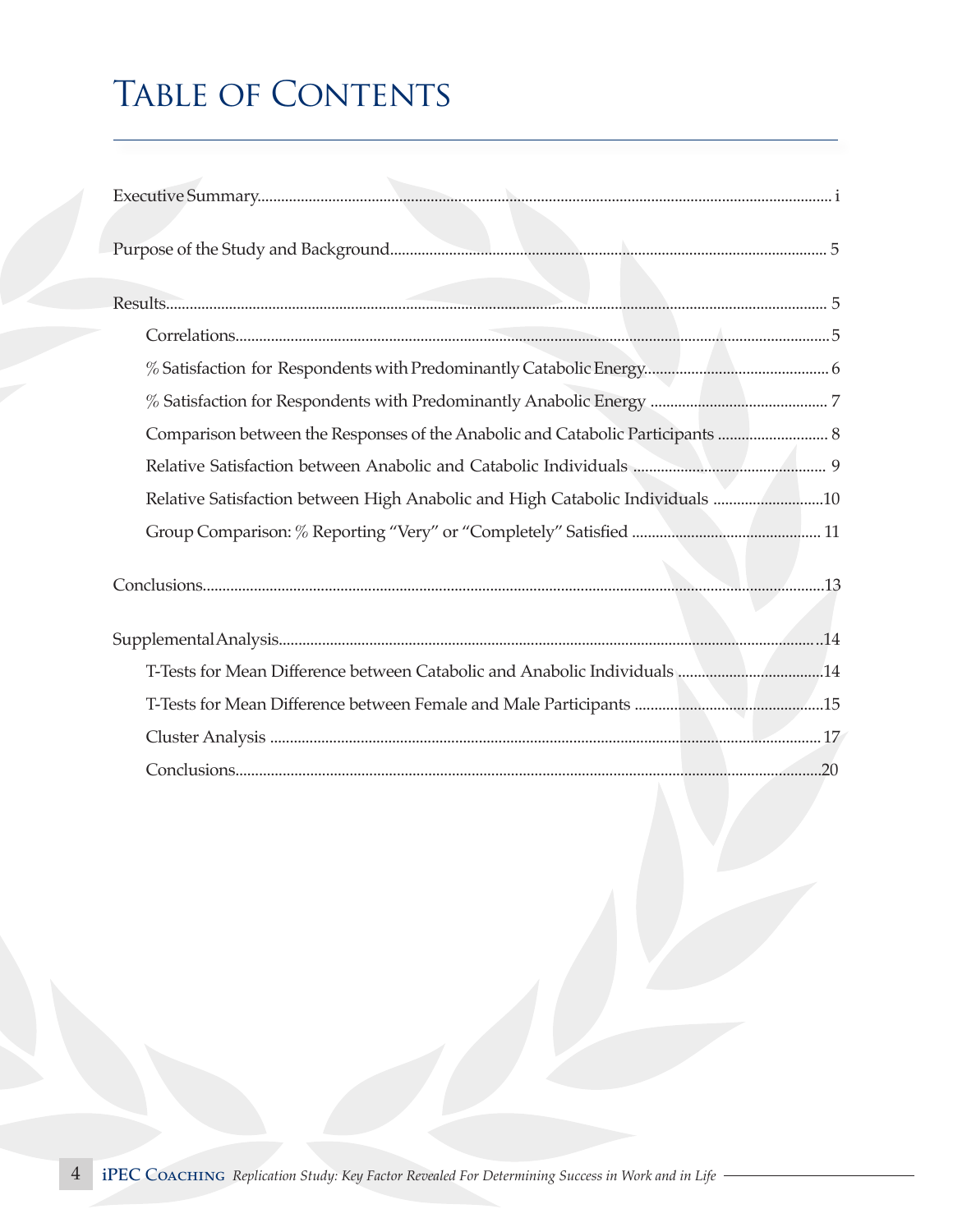## Replication Study: Key Factor Revealed For Determining Success in Work and in Life

#### **Purpose of the Study and Background**

The purpose of this current replication study, with a sample of 1,361 non-coach participants (hereafter referred to as participants), is to replicate the study done in 2011 (Key Factor Revealed for Determining Success in Work and in Life, Karen A. Buck, MS & Diana Galer, PhD, CPC, ELI-MP, ACC February, 2011). The research reveals that a single factor, called the E-Factor, determines success in work and in life. This indicator of success is derived from the Energetic Self Perception Chart, which delineates seven levels of consciousness, or awareness of self and life, with the first two levels being Catabolic (destructive, draining, de-motivating, or contracting) and the next five being Anabolic (constructive, rejuvenating, self-motivating, or expanding). The Energy Leadership Index assessment quantifies the way in which a person perceives and approaches work and life, and how they react to different circumstances and experiences. The results produce a combined numerical value (i.e., the E-Factor) of spiritual, mental, emotional, and physical energy that indicates the person's overall level of consciousness.

#### **Results**

#### *Correlations*

The current data ( $n = 1,361$  with  $r = 0.69$ ,  $p < 0.001$ ) confirmed the previous finding that the higher a person's E-factor, the greater overall life satisfaction reported. Furthermore, a person's E-Factor was correlated with satisfaction in each of the 14 areas of life and work evaluated ( $r = 0.35$  to 0.53, all  $p < 0.001$ ).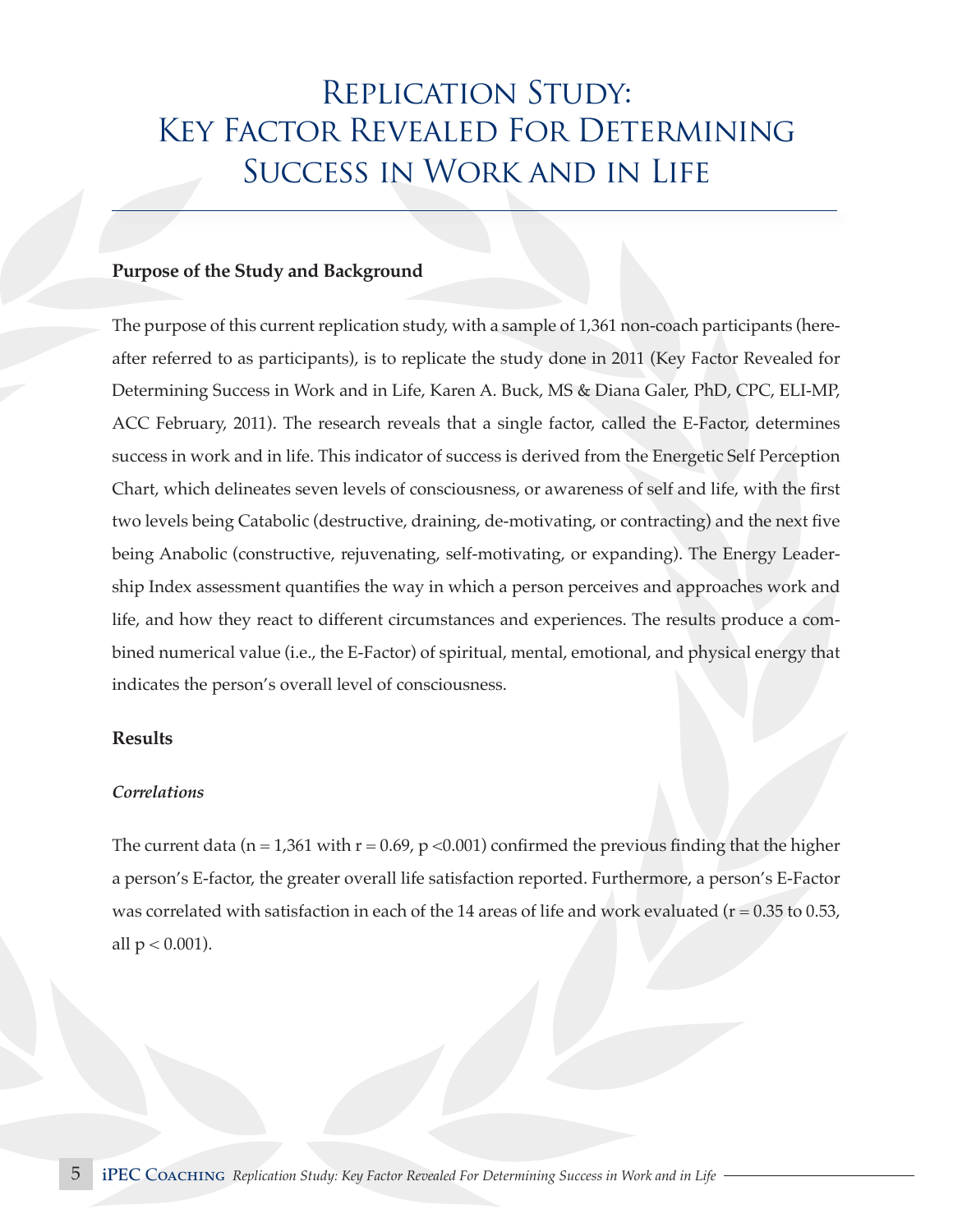## *% Satisfaction for Respondents with Predominantly Catabolic Energy*

To illustrate these relationships, the participants were divided into those  $(n = 308)$  whose E-Factor fell in the Catabolic range (i.e., E-Factor less than 3.0) or those  $(n = 1,053)$  in the Anabolic range (i.e., E-Factor of 3.0 or higher). As shown in Table 1, less than 35% of respondents with an E-Factor in the Catabolic range expressed being "Very" or "Completely" satisfied in each of the 14 success indicator areas evaluated.

| Table 1: % Satisfaction for Respondents with<br><b>Predominantly CATABOLIC Energy</b> |                                                      |  |  |  |  |
|---------------------------------------------------------------------------------------|------------------------------------------------------|--|--|--|--|
| <b>Success Indicator</b>                                                              | % of Respondents<br>"Very" or "Completely" Satisfied |  |  |  |  |
| <b>Communication Skills</b>                                                           | 26%                                                  |  |  |  |  |
| Energy                                                                                | $12\%$                                               |  |  |  |  |
| <b>Engagement at Work</b>                                                             | 27%                                                  |  |  |  |  |
| <b>Family Relationships</b>                                                           | $34\%$                                               |  |  |  |  |
| <b>Financial Success</b>                                                              | 15%                                                  |  |  |  |  |
| Health & Wellness                                                                     | 21%                                                  |  |  |  |  |
| Intimate Relationships                                                                | 31%                                                  |  |  |  |  |
| Leadership Ability                                                                    | 14%                                                  |  |  |  |  |
| Personal Freedom                                                                      | 24%                                                  |  |  |  |  |
| Productivity                                                                          | 23%                                                  |  |  |  |  |
| <b>Spiritual Connection</b>                                                           | 19%                                                  |  |  |  |  |
| <b>Time Management</b>                                                                | 17%                                                  |  |  |  |  |
| Work/Life Balance                                                                     | 20%                                                  |  |  |  |  |
| <b>Working Relationships</b>                                                          | 23%                                                  |  |  |  |  |

#### 6 iPEC Coaching *Replication Study: Key Factor Revealed For Determining Success in Work and in Life*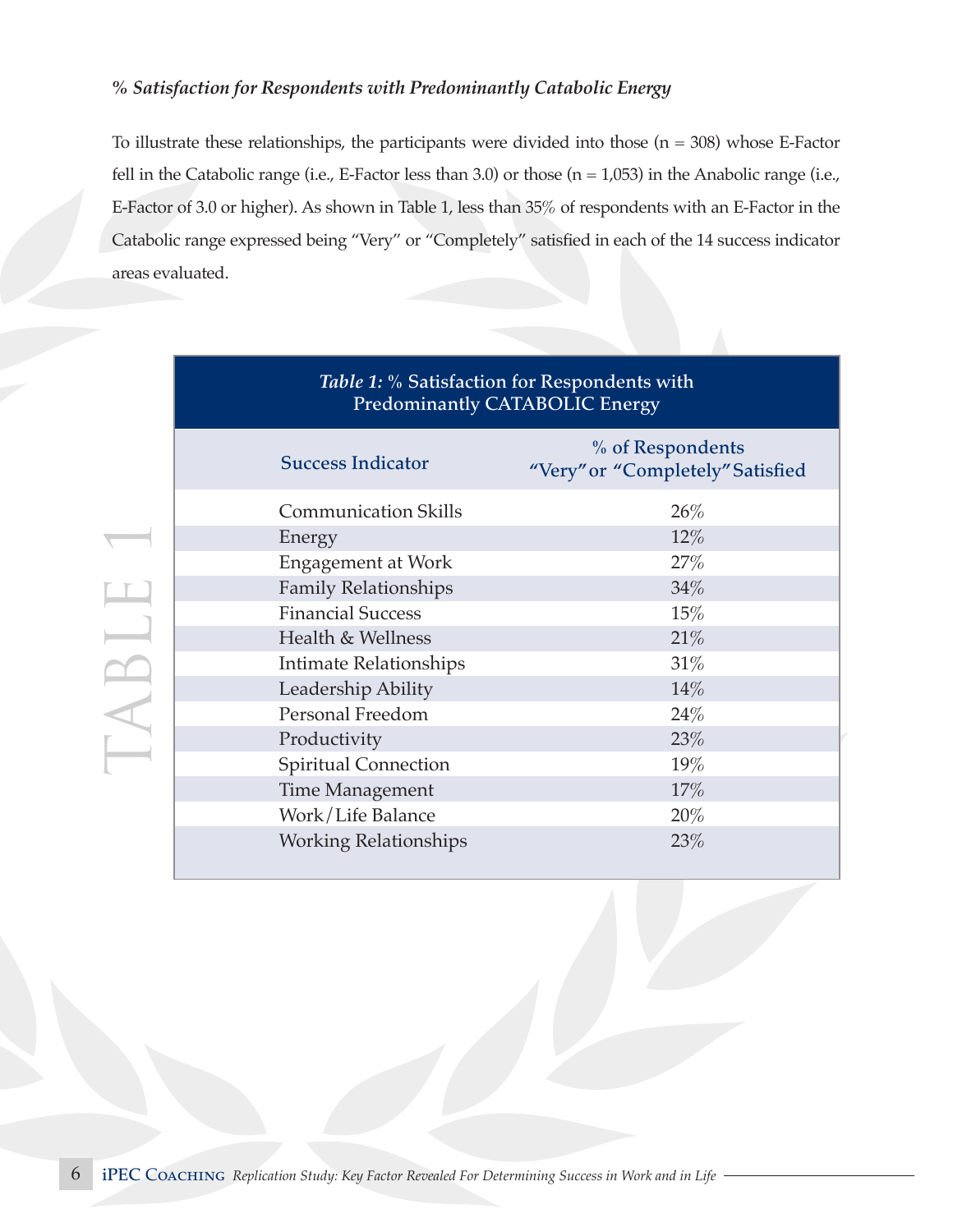## *% Satisfaction for Respondents with Predominantly Anabolic Energy*

*hlo 2: %* Satisfaction

As shown in Table 2, of the respondents with an E-Factor in the Anabolic range (i.e., E-Factor of 3.0 or higher), 50% or more reported being "Very" or "Completely" satisfied in eight of the 14 areas evaluated – the 6 exceptions were Energy, Financial Success, Health & Wellness, Leadership Ability, Time Management, and Work/Life Balance.

| <i>havie 2.</i> 70 Danslaction for Respondents with<br>Predominantly ANABOLIC Energy |                                                      |  |  |  |  |
|--------------------------------------------------------------------------------------|------------------------------------------------------|--|--|--|--|
| <b>Success Indicator</b>                                                             | % of Respondents<br>"Very" or "Completely" Satisfied |  |  |  |  |
| <b>Communication Skills</b>                                                          | $57\%$                                               |  |  |  |  |
| Energy                                                                               | 48%                                                  |  |  |  |  |
| <b>Engagement at Work</b>                                                            | 60%                                                  |  |  |  |  |
| <b>Family Relationships</b>                                                          | $72\%$                                               |  |  |  |  |
| <b>Financial Success</b>                                                             | 31%                                                  |  |  |  |  |
| Health & Wellness<br>41%                                                             |                                                      |  |  |  |  |
| Intimate Relationships                                                               | 60%                                                  |  |  |  |  |
| Leadership Ability                                                                   | 50%                                                  |  |  |  |  |
| Personal Freedom                                                                     | 59%                                                  |  |  |  |  |
| Productivity                                                                         | 54%                                                  |  |  |  |  |
| <b>Spiritual Connection</b>                                                          | 56%                                                  |  |  |  |  |
| <b>Time Management</b>                                                               | 39%                                                  |  |  |  |  |
| Work/Life Balance                                                                    | 41%                                                  |  |  |  |  |
| <b>Working Relationships</b>                                                         | 62%                                                  |  |  |  |  |

### 7 iPEC Coaching *Replication Study: Key Factor Revealed For Determining Success in Work and in Life*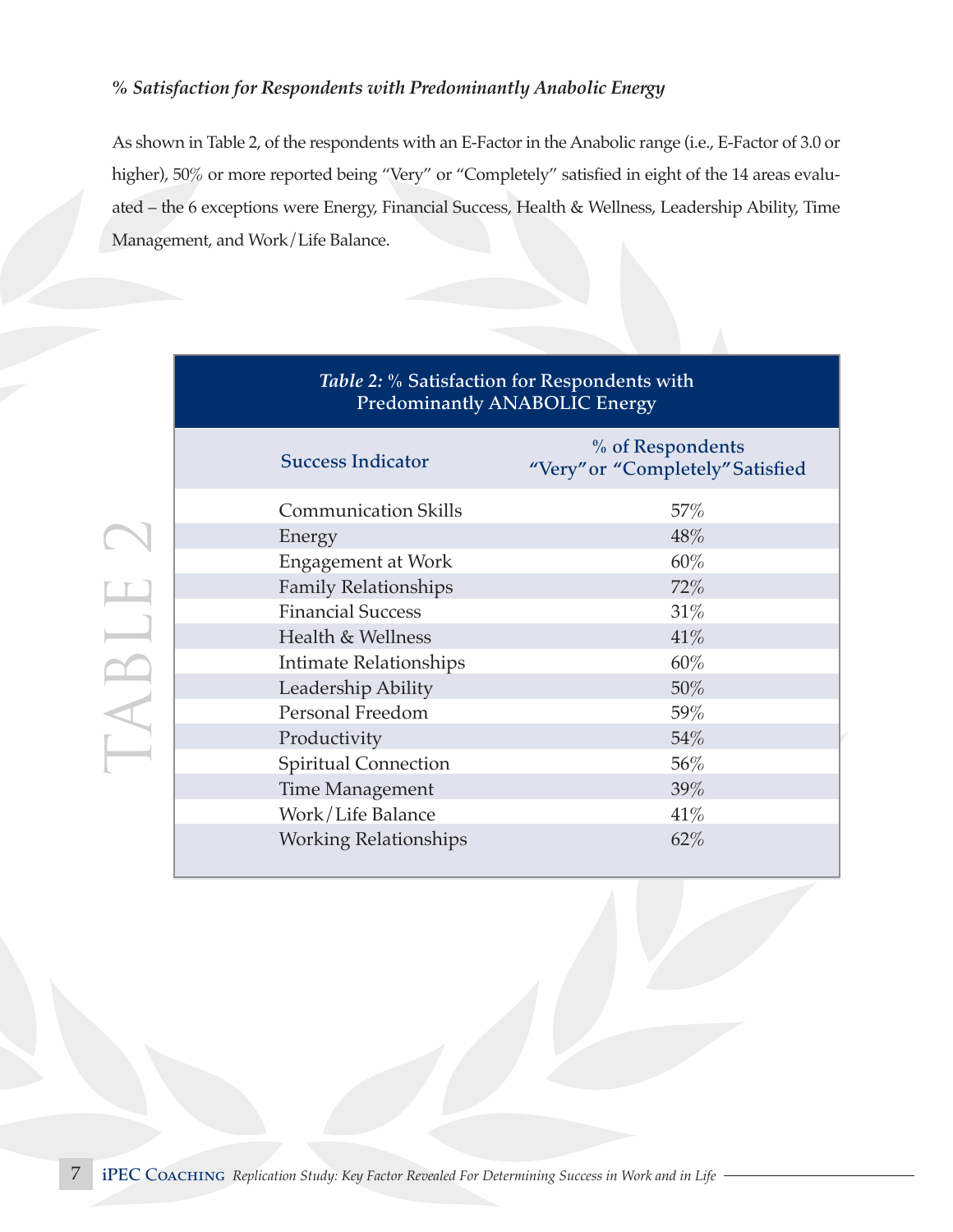### *Comparison between the Responses of the Anabolic and Catabolic Participants*

Figure 1 shows a comparison of the responses of the Anabolic and Catabolic participants in each of the 14 success indicator areas evaluated.



FIGURE 1 GURE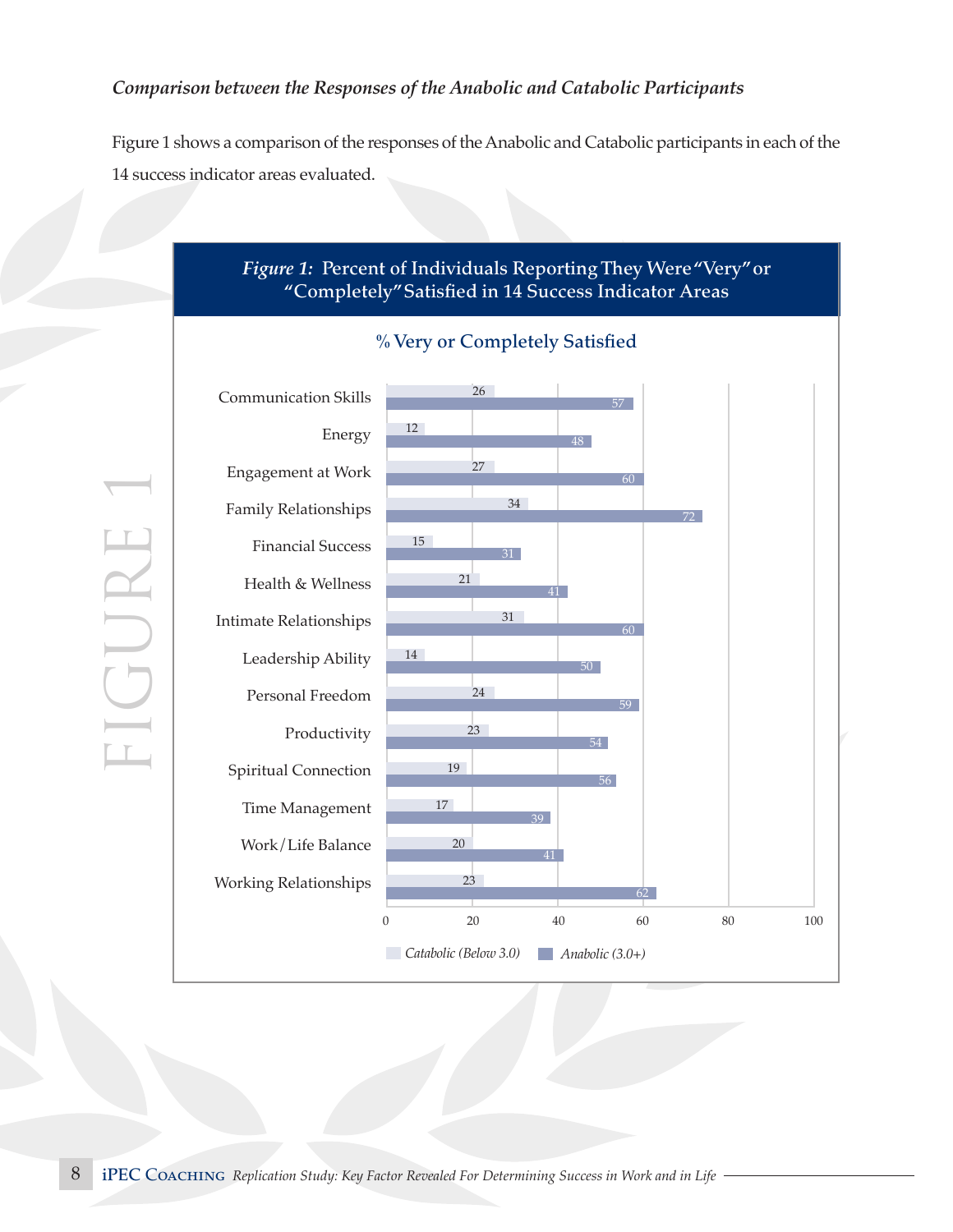### *Relative Satisfaction between Anabolic and Catabolic Individuals*

TABLE 3TABLE

Satisfaction levels of the two groups were compared; respondents in the Anabolic range of energy were significantly more satisfied than those in the Catabolic range. Overall, as shown in Table 3, satisfaction levels were 1.94 to 4.00 times higher in those individuals whose E-Factor was in the Anabolic range than in those whose E-Factor was in the Catabolic range.

| in the Anabolic Range (E-Factor of 3.0 and higher)<br>as Compared to the Catabolic Range (E-Factor < 3.0) |                                                |  |
|-----------------------------------------------------------------------------------------------------------|------------------------------------------------|--|
|                                                                                                           | <b>Relative Difference</b><br>in Satisfaction* |  |
| <b>Communication Skills</b>                                                                               | 2.19                                           |  |
| Energy                                                                                                    | 4.00                                           |  |
| Engagement at Work                                                                                        | 2.22                                           |  |
| <b>Family Relationships</b>                                                                               | 2.12                                           |  |
| <b>Financial Success</b>                                                                                  | 2.07                                           |  |
| Health & Wellness                                                                                         | 1.95                                           |  |
| Intimate Relationships                                                                                    | 1.94                                           |  |
| Leadership Ability                                                                                        | 3.57                                           |  |
| Personal Freedom                                                                                          | 2.46                                           |  |
| Productivity                                                                                              | 2.35                                           |  |
| Spiritual Connection                                                                                      | 2.95                                           |  |
| <b>Time Management</b>                                                                                    | 2.29                                           |  |
| Work/Life Balance                                                                                         | 2.05                                           |  |
| <b>Working Relationships</b>                                                                              | 2.70                                           |  |
|                                                                                                           |                                                |  |

*Table 3:* Relative Satisfaction between Individuals

*Note: \* % Satisfied for Anabolic range / % Satisfied for Catabolic range.*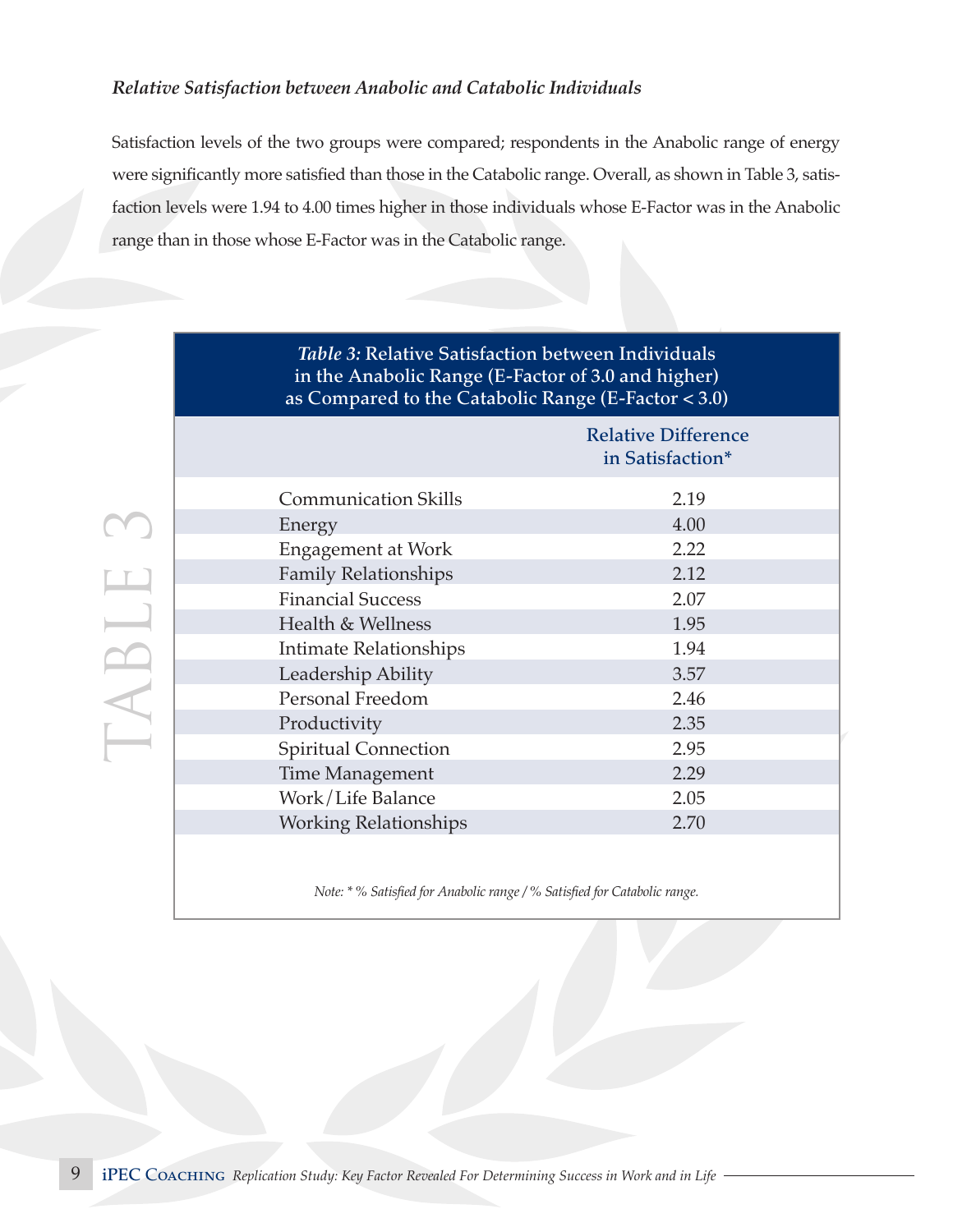#### *Relative Satisfaction between High Anabolic and High Catabolic Individuals*

The sample was further stratified into six groups based on each individual's E-Factor. The differences in satisfaction between those in the High Anabolic range (i.e., E-Factor of 4.0 and higher) and those in the High Catabolic range (i.e., E-Factor < 2.5) were remarkable. For example, relative to individuals with High Catabolic energy, individuals with High Anabolic E-Factors are 14.83 times as likely to be satisfied with their communication skills, leadership ability, and personal freedom. As shown in Table 4, in all 14 areas evaluated, the higher the Anabolic energy, the greater the satisfaction levels.

## *Table 4:* Relative Satisfaction of Individuals in the High Anabolic Range (E-Factor of 4.0 and higher) as Compared to Individuals in the High Catabolic Range (E-Factor < 2.5)

|                              | <b>High Catabolic</b><br>(< 2.5) | <b>High Anabolic</b><br>(4.0 and higher) | <b>Relative Difference</b><br>in Satisfaction* |
|------------------------------|----------------------------------|------------------------------------------|------------------------------------------------|
| <b>Communication Skills</b>  | $6\%$                            | 89%                                      | 14.83                                          |
| Energy                       | $0\%$                            | 86%                                      | $NA^+$                                         |
| <b>Engagement at Work</b>    | 13%                              | 93%                                      | 7.15                                           |
| <b>Family Relationships</b>  | 19%                              | 96%                                      | 5.05                                           |
| <b>Financial Success</b>     | $6\%$                            | 75%                                      | 12.50                                          |
| Health & Wellness            | $6\%$                            | 79%                                      | 13.17                                          |
| Intimate Relationships       | 25%                              | 89%                                      | 3.56                                           |
| Leadership Ability           | $6\%$                            | 89%                                      | 14.83                                          |
| Personal Freedom             | $6\%$                            | 89%                                      | 14.83                                          |
| Productivity                 | 25%                              | 86%                                      | 3.44                                           |
| <b>Spiritual Connection</b>  | $13\%$                           | 86%                                      | 6.62                                           |
| <b>Time Management</b>       | $13\%$                           | 71%                                      | 5.46                                           |
| Work/Life Balance            | 19%                              | $72\%$                                   | 3.79                                           |
| <b>Working Relationships</b> | 13%                              | 100%                                     | 7.69                                           |

*Note: \* % Satisfied for High Anabolic range / % Satisfied for High Catabolic range; †NA (Not Applicable) because the denominator is zero.*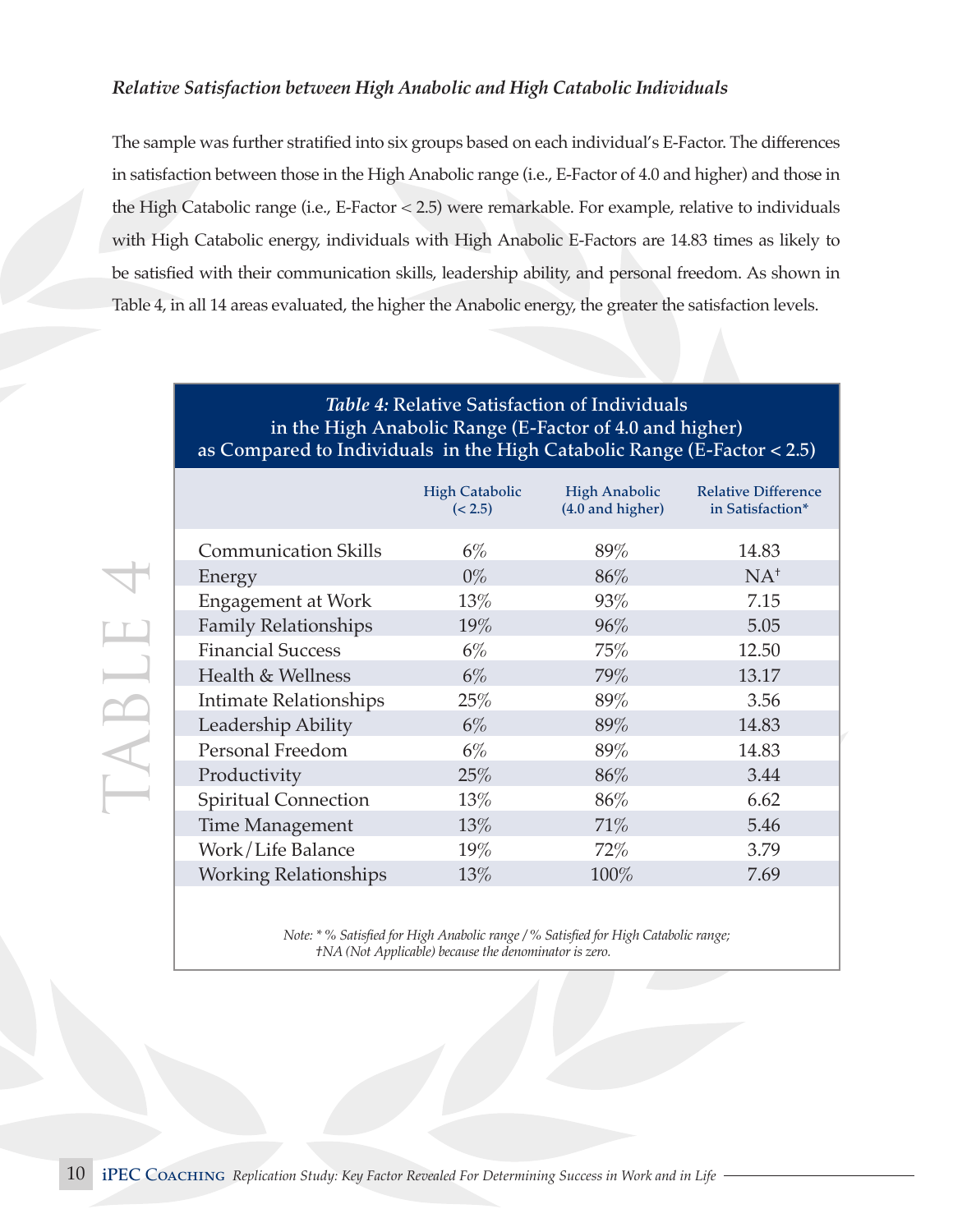## *Group Comparison: % Reporting "Very" or "Completely" Satisfied*

Figures 2.1, 2.2, 2.3, and 2.4 provide the total research group's percentage of "Very" and "Completely" satisfied in the 14 success indicator areas evaluated relative to six E-Factor groups.



*Figures 2.1 and 2.2:* Work and Life Satisfaction in Relation to E-Factor Level

Figures 2.1, 2.2, 2.3, and 2.4 provide the total research group's percentage of "very" and

Figures 2.1, 2.2, 2.3, and 2.4 provide the total research group's percentage of "very" and

 $\begin{bmatrix} \phantom{-} & \phantom{-} & \phantom{-} & \phantom{-} & \phantom{-} & \phantom{-} & \phantom{-} & \phantom{-} & \phantom{-} & \phantom{-} & \phantom{-} & \phantom{-} & \phantom{-} & \phantom{-} & \phantom{-} & \phantom{-} & \phantom{-} & \phantom{-} & \phantom{-} & \phantom{-} & \phantom{-} & \phantom{-} & \phantom{-} & \phantom{-} & \phantom{-} & \phantom{-} & \phantom{-} & \phantom{-} & \phantom{-} & \phantom{-} & \phantom{-} & \phantom{-} & \phantom{-} & \phantom{-} & \phantom{-} & \phantom{-$ 

 $\left\langle \cdot \right\rangle$  . The  $\left\langle \cdot \right\rangle$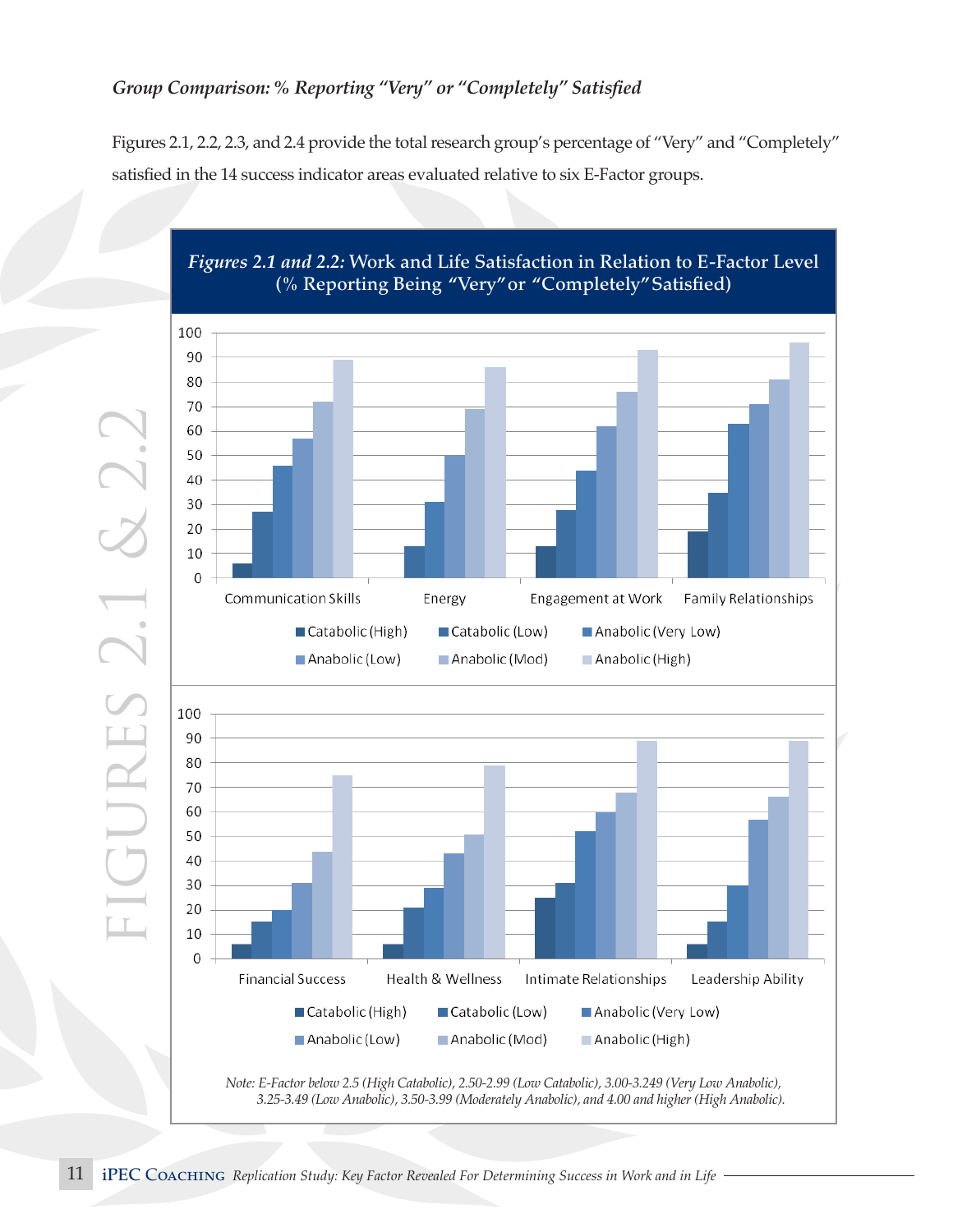

#### Figures 2.3 and 2.4: Work and Life Satisfaction in Relation to E-Factor Level (% Reporting Being "Very" or "Completely" Satisfied) **and 2.4: Work and Life Satisfaction in Relation to E-F (% Reporting Being "Very" or "Completely" Satisfied)**

*Note: E-Factor below 2.5 (High Catabolic), 2.50-2.99 (Low Catabolic), 3.00-3.249 (Very Low Anabolic), Note*. E-Factor below 2.5 (High Catabolic), 2.50-2.99 (Low Catabolic), 3.00-3.249 (Very Low 3.25-3.49 (Low Anabolic), 3.50-3.99 (Moderately Anabolic), and 4.00 and higher (High Anabolic).

 $A = \{A \mid A \in \mathcal{A} \mid A \neq 0\}$ 

 $\overline{\phantom{a}}$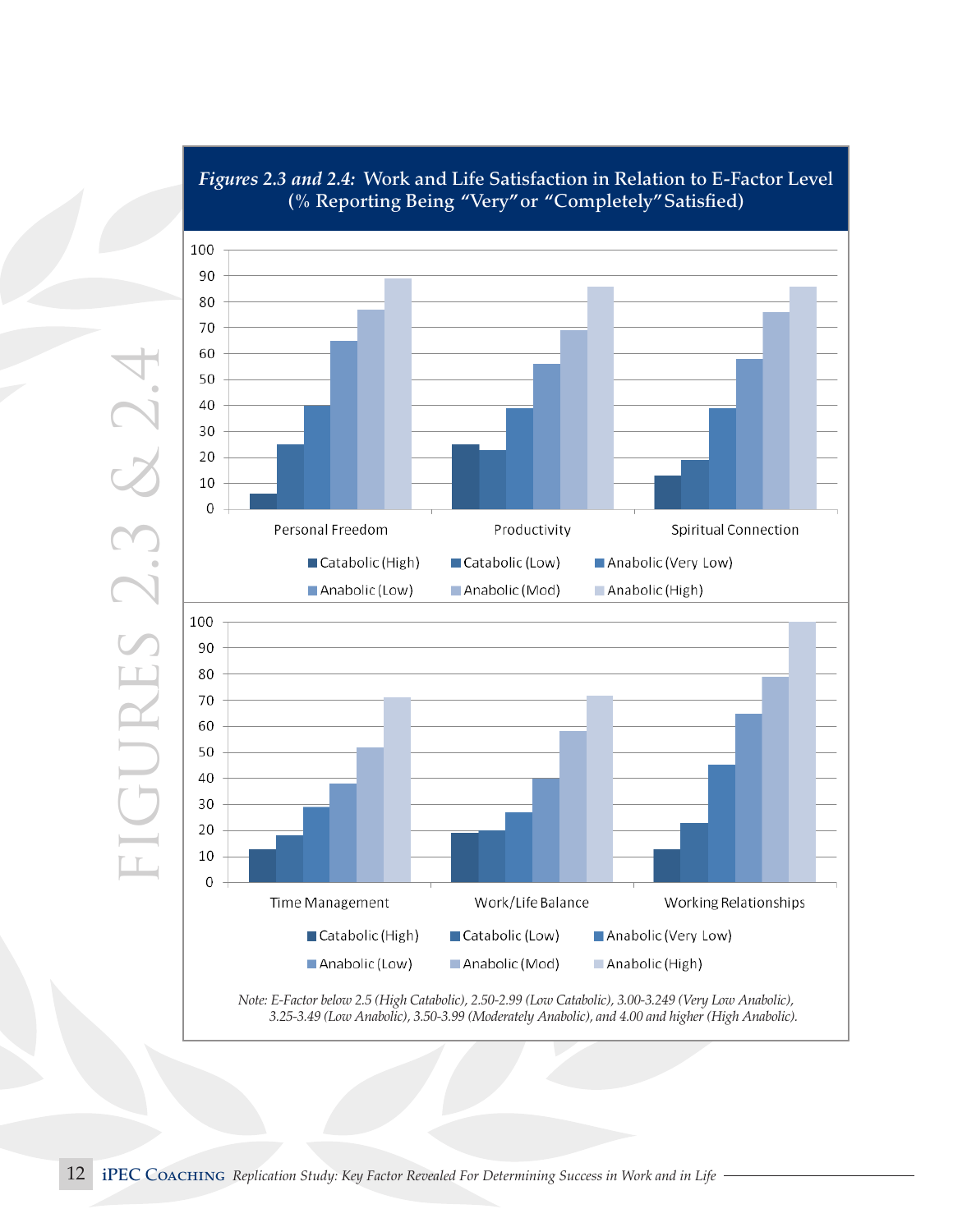## **Conclusions**

The results in this current replication study are consistent with the results from previous studies, which indicate that people with higher E-Factors are more satisfied with all aspects of their lives and are able to engage in their activities and relationships with more energy and passion.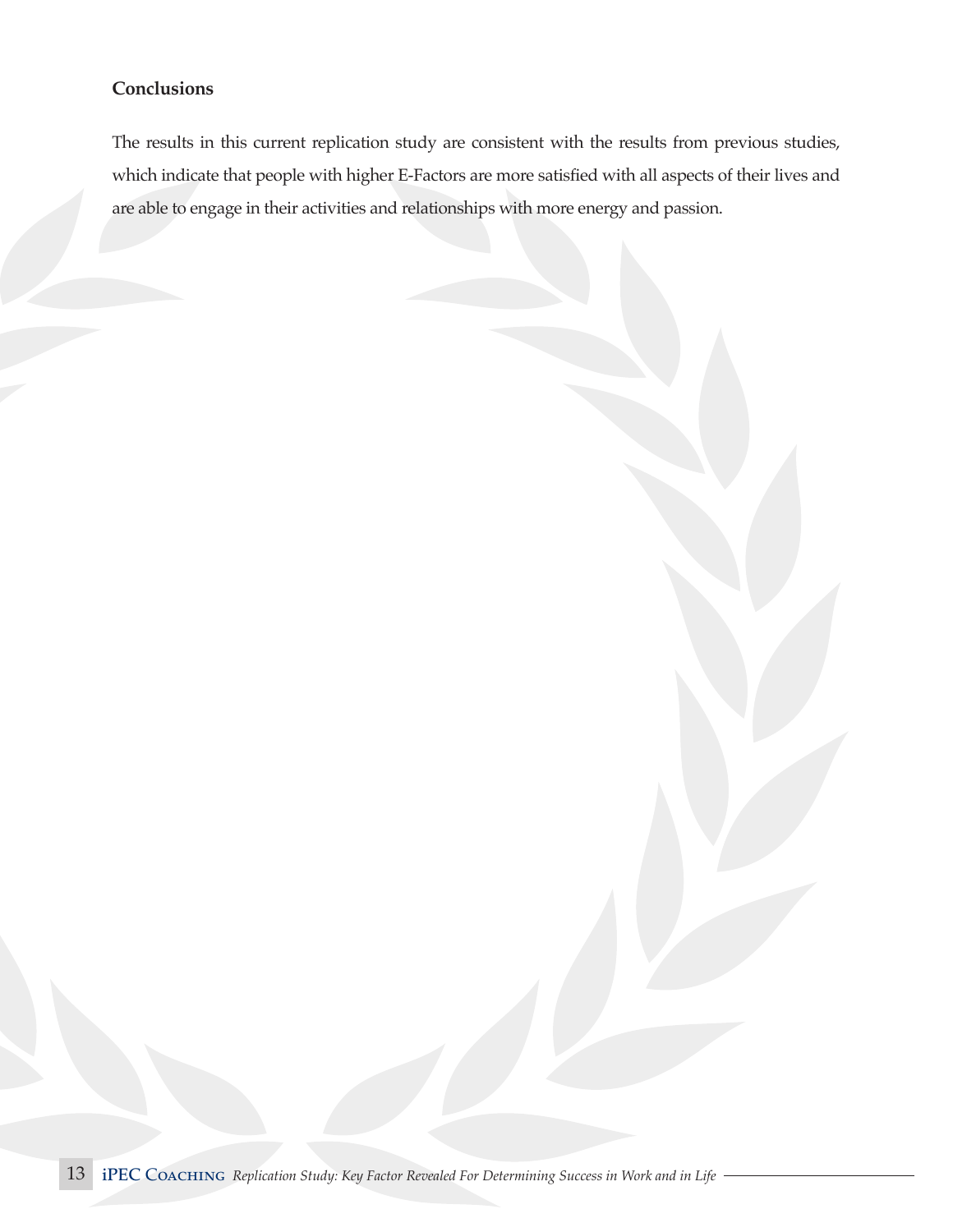## *T-Tests for Mean Difference between Catabolic and Anabolic Individuals*

To test statistical difference in means of satisfaction in each of the 14 success indicator areas evaluated, a series of t-tests was conducted. As shown in Table 5, Anabolic individuals are statistically significantly more satisfied with all of the 14 success indicator areas than are Catabolic individuals.

| Group<br>(308 Catabolic & 1,503 Anabolic) |                       | Mean         | Standard<br><b>Deviation</b> | <b>Statistical Significance</b><br>(2-tailed) |
|-------------------------------------------|-----------------------|--------------|------------------------------|-----------------------------------------------|
| Overall Satisfaction                      | Catabolic<br>Anabolic | 3.54<br>4.43 | .63<br>.54                   | P < .001                                      |
| <b>Communication Skills</b>               | Catabolic<br>Anabolic | 3.81<br>4.60 | 1.10<br>.82                  | P < .001                                      |
| <b>Energy Level</b>                       | Catabolic<br>Anabolic | 3.13<br>4.32 | 1.18<br>.99                  | P < .001                                      |
| Engagement at Work                        | Catabolic<br>Anabolic | 3.60<br>4.57 | 1.25<br>.89                  | P < .001                                      |
| Family Relationships                      | Catabolic<br>Anabolic | 3.90<br>4.82 | 1.22<br>.87                  | P < .001                                      |
| <b>Financial Success</b>                  | Catabolic<br>Anabolic | 3.20<br>3.94 | 1.31<br>1.11                 | P < .001                                      |
| <b>Health and Wellness</b>                | Catabolic<br>Anabolic | 3.51<br>4.19 | 1.20<br>1.00                 | P < .001                                      |
| <b>Intimate Relationships</b>             | Catabolic<br>Anabolic | 3.60<br>4.56 | 1.46<br>1.21                 | P < .001                                      |
| Leadership Ability                        | Catabolic<br>Anabolic | 3.55<br>4.44 | .99<br>.80                   | P < .001                                      |
| Personal Freedom                          | Catabolic<br>Anabolic | 3.52<br>4.58 | 1.28<br>.99                  | P < .001                                      |
| Productivity                              | Catabolic<br>Anabolic | 3.64<br>4.48 | 1.13<br>.89                  | P < .001                                      |
| <b>Spiritual Connection</b>               | Catabolic<br>Anabolic | 3.61<br>4.58 | 1.17<br>.91                  | P < .001                                      |
| Time Management                           | Catabolic<br>Anabolic | 3.32<br>4.17 | 1.23<br>.97                  | P < .001                                      |
| Work/Life Balance                         | Catabolic<br>Anabolic | 3.42<br>4.17 | 1.26<br>1.04                 | P < .001                                      |
| <b>Working Relationships</b>              | Catabolic<br>Anabolic | 3.80<br>4.62 | .97<br>.74                   | P < .001                                      |

## *Table 5:* Mean Difference between Catabolic and Anabolic Individuals

TABLE 5

TABLE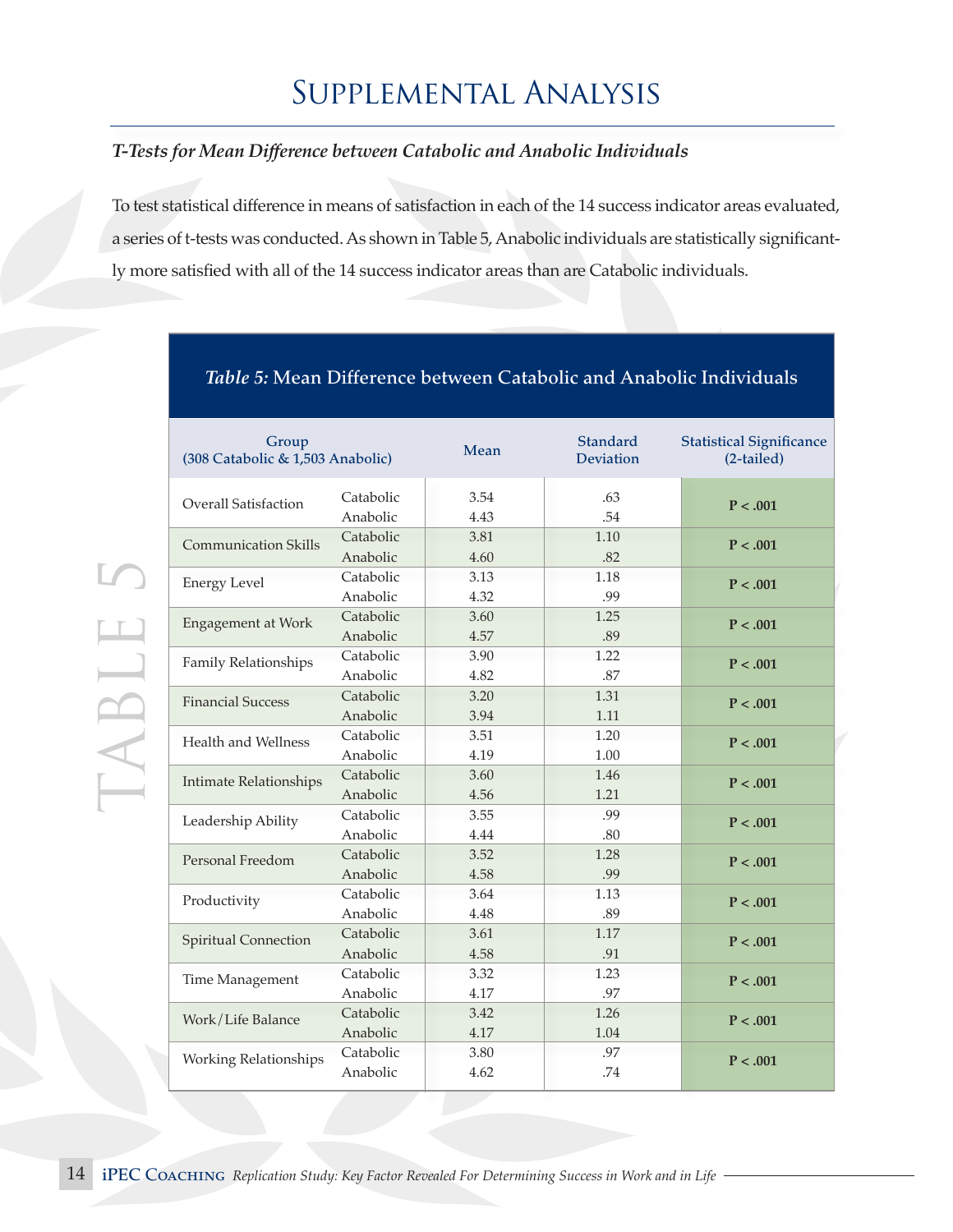## *T-Tests for Mean Difference between Female and Male Participants*

To test whether there was a gender difference in E-Factor and satisfaction in each of the 14 success indicator areas, a series of t-tests was conducted. As shown in Table 6, there is no statistically significant difference in E-Factor between male and female participants.

|          | Gender<br>(882 females & 476 males) | Mean         | Standard<br>Deviation | <b>Statistical Significance</b><br>(2-tailed) |
|----------|-------------------------------------|--------------|-----------------------|-----------------------------------------------|
| E-Factor | Female<br>Male                      | 3.25<br>3.23 | .35<br>.32            | $P=.30$                                       |

## *Table 6:* Mean Difference between E-Factor in Females and Males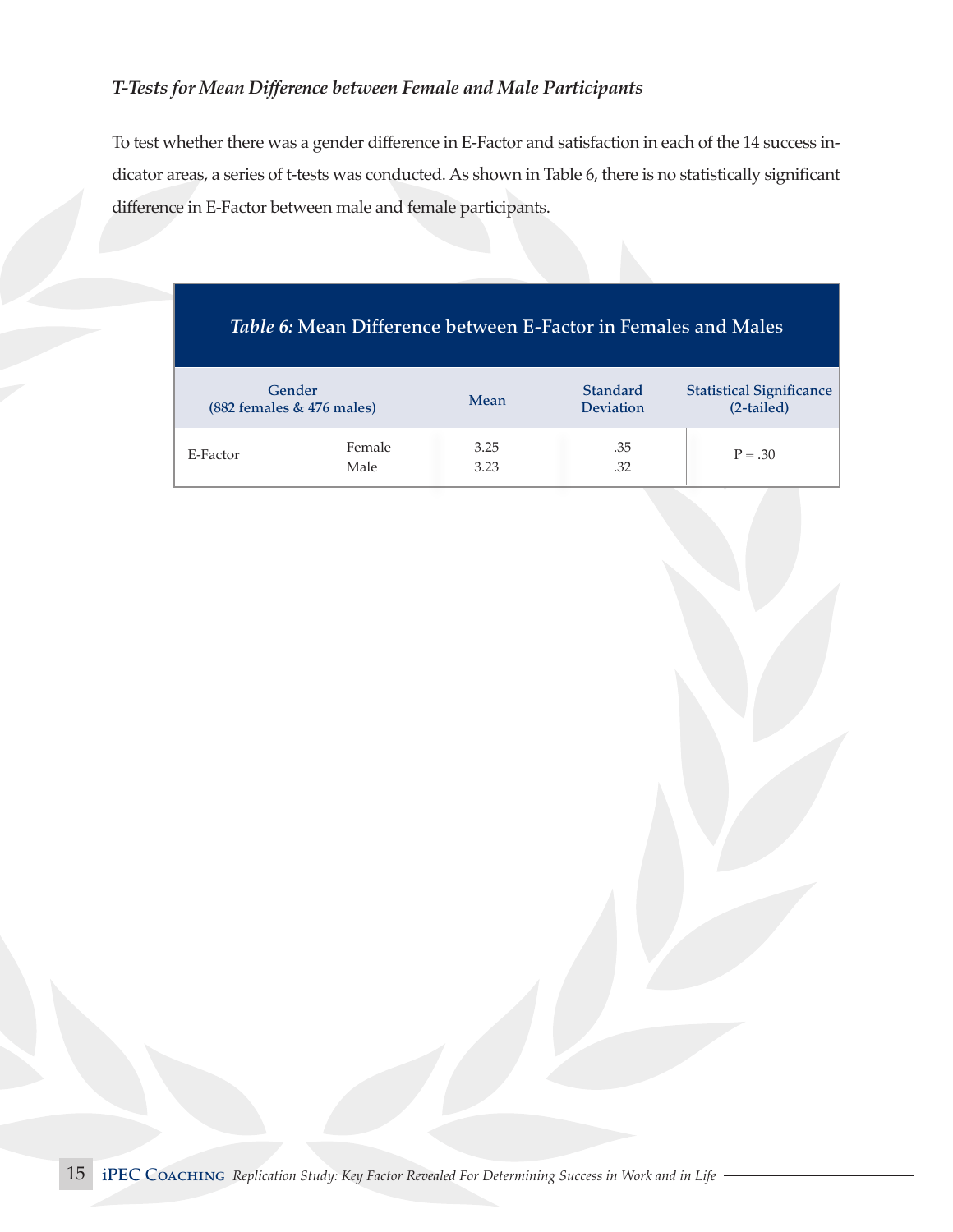### *T-Tests for Mean Difference between Female and Male Participants*

Table 7 shows that there is no statistically significant difference between males and females in overall satisfaction nor in satisfaction ratings in 10 of the 14 success indicator areas. However, male participants reported being significantly more satisfied with four areas (i.e., Financial Success, Health and Wellness, Intimate Relationships, and Work/Life Balance).

| Gender<br>(882 females & 476 males) |                | Mean         | <b>Standard</b><br><b>Deviation</b> | <b>Statistical Significance</b><br>(2-tailed) |
|-------------------------------------|----------------|--------------|-------------------------------------|-----------------------------------------------|
| <b>Overall Satisfaction</b>         | Female<br>Male | 4.20<br>4.28 | .69<br>.64                          | $P=.05$                                       |
| <b>Communication Skills</b>         | Female<br>Male | 4.41<br>4.44 | .94<br>.97                          | $P = .57$                                     |
| <b>Energy Level</b>                 | Female<br>Male | 4.01<br>4.13 | 1.18<br>1.09                        | $P = 0.06$                                    |
| <b>Engagement at Work</b>           | Female<br>Male | 4.33<br>4.39 | 1.09<br>1.01                        | $P = .31$                                     |
| Family Relationships                | Female<br>Male | 4.57<br>4.68 | 1.05<br>.99                         | $P=.08$                                       |
| <b>Financial Success</b>            | Female<br>Male | 3.70<br>3.91 | 1.22<br>1.14                        | P < .01                                       |
| Health and Wellness                 | Female<br>Male | 3.96<br>4.18 | 1.10<br>1.04                        | P < .001                                      |
| <b>Intimate Relationships</b>       | Female<br>Male | 4.26<br>4.49 | 1.37<br>1.23                        | P < .01                                       |
| Leadership Ability                  | Female<br>Male | 4.21<br>4.30 | .95<br>.88                          | $P = .08$                                     |
| Personal Freedom                    | Female<br>Male | 4.33<br>4.37 | 1.17<br>1.11                        | $P = .56$                                     |
| Productivity                        | Female<br>Male | 4.30<br>4.26 | 1.02<br>.99                         | $P = .46$                                     |
| <b>Spiritual Connection</b>         | Female<br>Male | 4.38<br>4.33 | 1.04<br>1.09                        | $P = .49$                                     |
| Time Management                     | Female<br>Male | 4.02<br>3.90 | 1.09<br>1.10                        | $P=.05$                                       |
| Work/Life Balance                   | Female<br>Male | 3.95<br>4.10 | 1.18<br>1.06                        | P < .05                                       |
| <b>Working Relationships</b>        | Female<br>Male | 4.44<br>4.44 | .88<br>.86                          | $P = .93$                                     |

## *Table 7:* Mean Difference in Satisfaction in Females and Males

TABLE 7

TABLE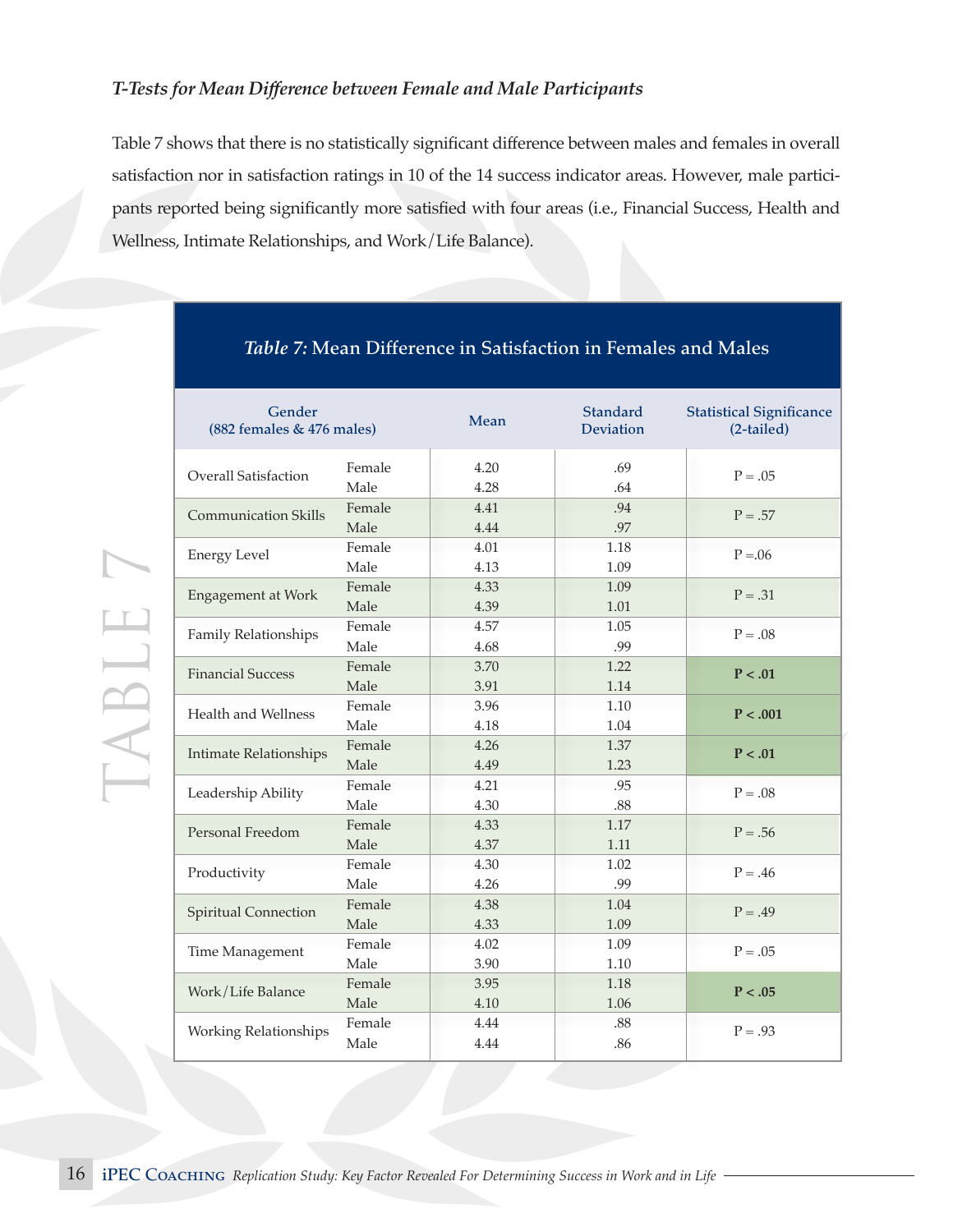#### *T-Tests for Mean Difference between Female and Male Participants*

#### *Cluster Analysis*

The goal of this analysis was to identify the "tipping point" – the A.R.L./E-Factor value at which a participant is statistically significantly more likely to report a moderate or higher level of overall satisfaction.

#### *Method*

Cluster analysis method was chosen because cluster analysis divides data into meaningful groups. The resulting groups are the matter of interest; in automatic classification primarily their discriminative power is of interest. There are various algorithms that exist to implement clustering in terms of proximity measures. In this project, k-means clustering algorithm was used. K-means clustering is an iterative aggregation method which, wherever it starts from, converges on a solution. For the first iteration, a starting point is chosen which consists in associating the center of the k classes with k objects. Afterwards, the distance between the objects and the k centers is calculated and the objects are assigned to the centers they are nearest to. Then the centers are redefined from the objects assigned to the various classes. The objects are then reassigned depending on their distances from the new centers. And so on until convergence is reached.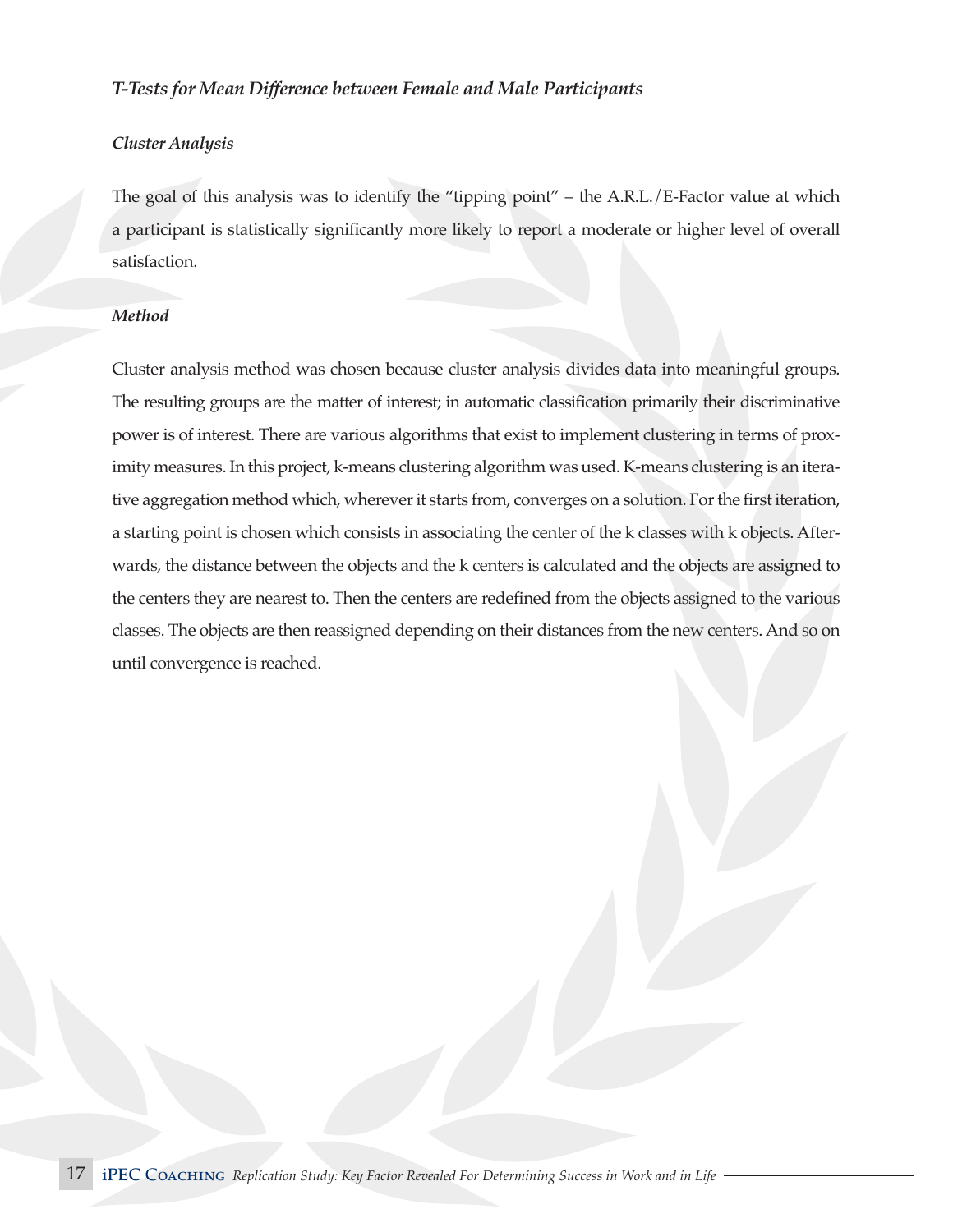#### *Results*

#### **1) Satisfied (overall satisfaction score 4.0 or higher) vs. Non-satisfied Group**

When the "Satisfied" group was defined for those whose overall satisfaction score was 4.0 or higher (including "Moderately Satisfied", "Very Satisfied", and "Completely Satisfied"), the average E-Factor was 3.37. The ANOVA test showed that the difference in E-Factor between the "Satisfied" and "Non-satisfied" groups was statistically significant ( $F = 386.591$ ,  $p < 0.000$ ).

Among the participants whose E-Factor was greater than 3.37, 95.0% had an overall satisfaction score of 4 or higher (i.e., "Moderately Satisfied", "Very Satisfied", or "Completely Satisfied").

| <b>Final Cluster Centers</b> |                                |      |  |  |
|------------------------------|--------------------------------|------|--|--|
|                              | Cluster                        |      |  |  |
|                              | $\mathbf{1}$<br>$\overline{2}$ |      |  |  |
| sat_grp1                     | .00                            | 1.00 |  |  |
| ARL                          | 2.96                           | 3.37 |  |  |

| <b>ANOVA</b> |             |    |             |       |         |      |
|--------------|-------------|----|-------------|-------|---------|------|
|              | Cluster     |    |             | Error | F       | Sig. |
|              | Mean Square | df | Mean Square | df    |         |      |
| sat_grp1     | 182.851     |    | .000        | 861   |         |      |
| ARL          | 31.016      |    | .080        | 861   | 386.591 | .000 |

| <b>Number of Cases in Each Cluster</b> |   |         |  |  |
|----------------------------------------|---|---------|--|--|
| Cluster                                | 1 | 263.000 |  |  |
|                                        | 2 | 600,000 |  |  |
| Valid                                  |   | 863,000 |  |  |
| <b>Missing</b><br>.000                 |   |         |  |  |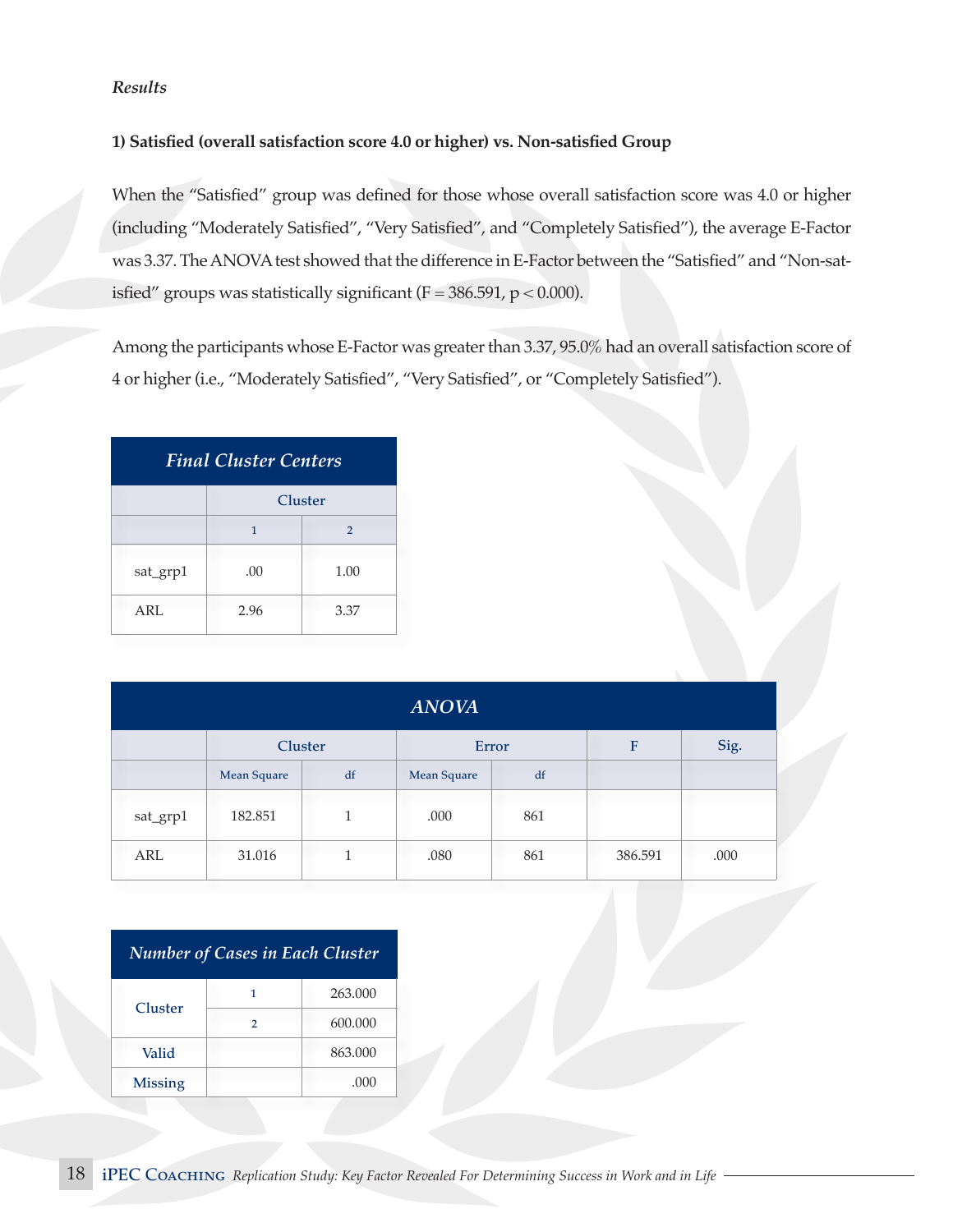#### **2) "Very Satisfied" (Overall satisfaction score 5.0 or higher) vs. "Less than Very Satisfied" Group**

When the "Very Satisfied" group was defined for those whose overall satisfaction score was 5.0 or higher (including "Very Satisfied" and "Completely Satisfied"), the average E-Factor was 3.64. The ANOVA test showed that the difference in E-Factor between the "Very Satisfied" and "Less than Very Satisfied" groups was statistically significant ( $F = 191.270$ ,  $p < 0.000$ ).

Among the participants whose E-Factor was greater than 3.64, 50.53% had an overall satisfaction score of 5.0 or higher (i.e., "Very Satisfied" or "Completely Satisfied").

| <b>Final Cluster Centers</b> |              |                |  |  |
|------------------------------|--------------|----------------|--|--|
|                              | Cluster      |                |  |  |
|                              | $\mathbf{1}$ | $\overline{2}$ |  |  |
| sat_grp2                     | .00.         | 1.00           |  |  |
| ARL                          | 3.19         | 3.64           |  |  |

| <b>ANOVA</b> |             |    |                    |     |         |      |  |
|--------------|-------------|----|--------------------|-----|---------|------|--|
|              | Cluster     |    | Error              |     | F       | Sig. |  |
|              | Mean Square | df | <b>Mean Square</b> | df  |         |      |  |
| sat_grp2     | 89.944      | 1  | .000               | 861 |         |      |  |
| ARL          | 18.194      | 1  | .095               | 861 | 191.270 | .000 |  |

| <b>Number of Cases in Each Cluster</b> |   |         |  |  |  |
|----------------------------------------|---|---------|--|--|--|
| Cluster                                | 1 | 761.000 |  |  |  |
|                                        | 2 | 102.000 |  |  |  |
| Valid                                  |   | 863,000 |  |  |  |
| <b>Missing</b>                         |   | .000    |  |  |  |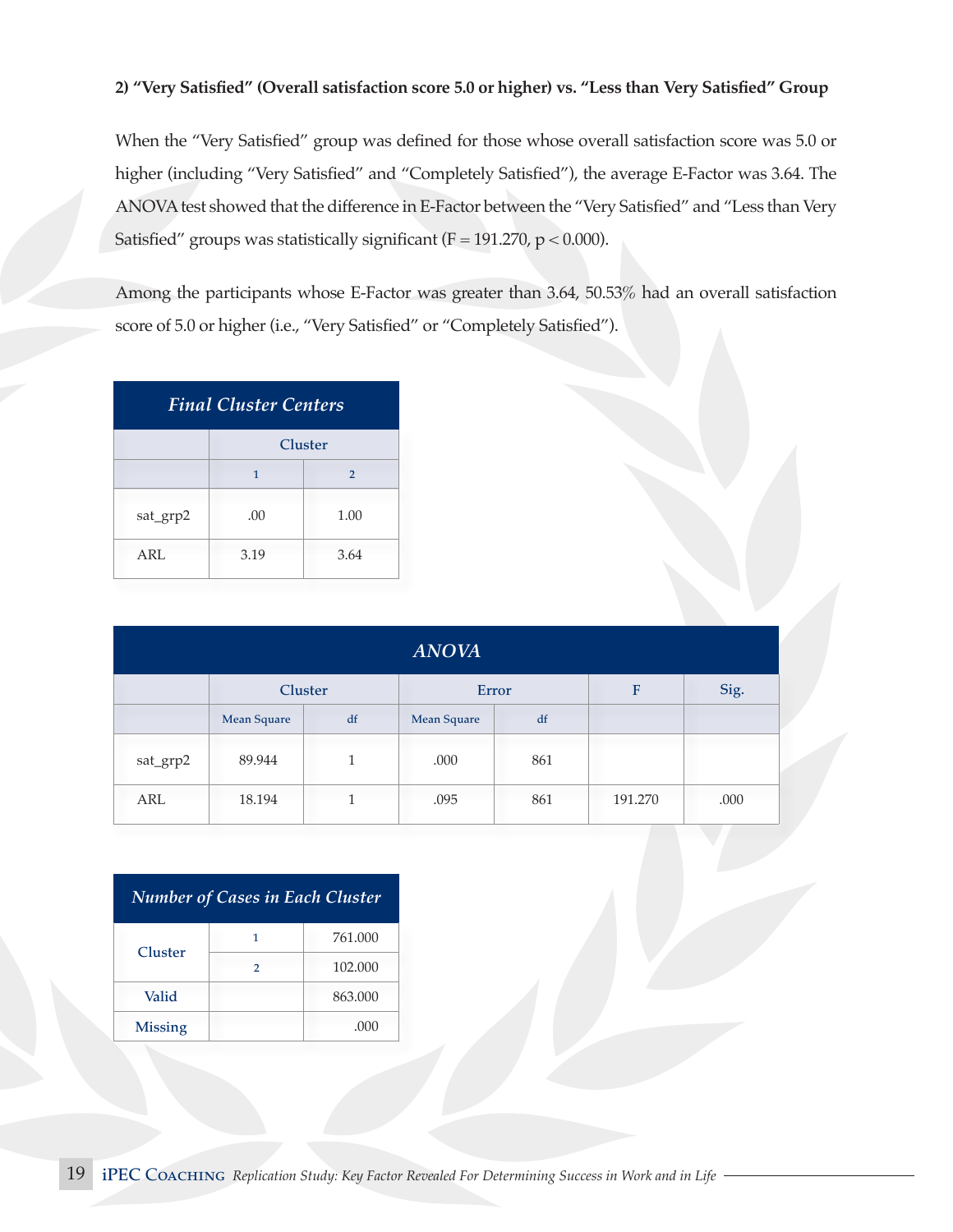#### *Conclusion*

Based on the cluster profiling, the optimal tipping point of E-Factor to distinguish "Very Satisfied" vs. "Less than Very Satisfied" participants is 3.64. The optimal tipping point of E-Factor to distinguish "Satisfied" vs. "Non-satisfied" participants is 3.37. Further, the following can be reported:

- 1. An individual whose E-Factor between 3.37 and 3.63 is more likely to have an overall satisfaction score of 4.0 ("Moderately Satisfied") or higher.
- 2. An individual whose E-Factor is 3.64 or higher is more likely to have an overall satisfaction score of 5.0 ("Very Satisfied") or higher.
- 3. Based on the analysis of the data presented, anyone with an E-Factor of 3.37 or higher is statistically significantly more likely (at the 95.0% confidence level) to report a moderate or higher overall satisfaction level.